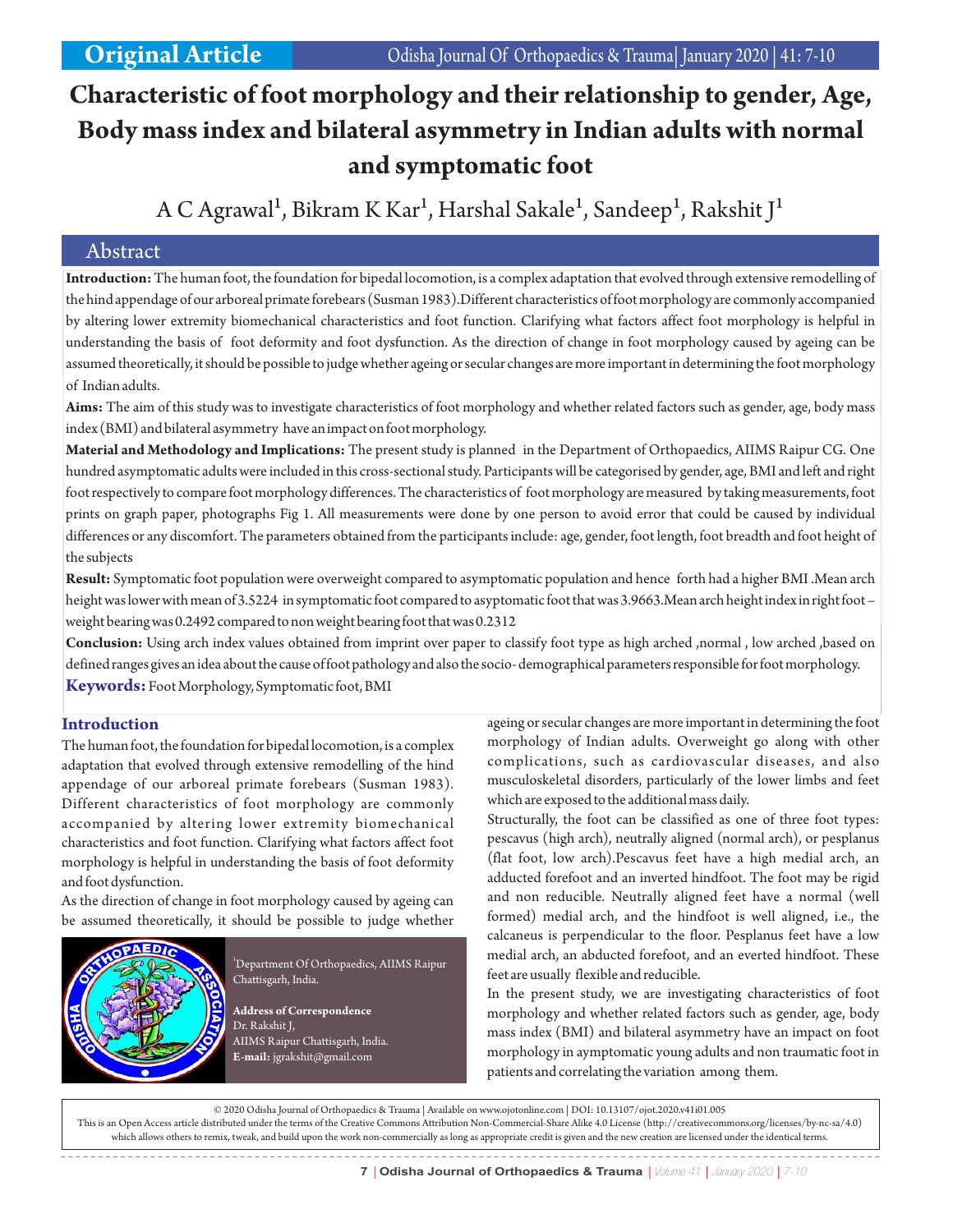

**Figure 1:** A Picture Showing The Measurements Of Foot Parameters \* --AB: Foot Length; CD: Foot Breadth; EF: Foot Height



## **Aims**

The present study is planned in the Department of Orthopaedics, AIIMS Raipur CG with the following aims:

1. To study the foot morphology in asymptomatic young adults.

2. To study the foot morphology in adult patients with non traumatic foot pain.

3. Correlation of the variation among asymptomatic young adults and non traumatic foot

in patients with respect to gender ,age and BMI.

#### **Inclusion and Exclusion criteria :**

#### **Inclusion criteria:**

Patient with asymptomatic and non traumatic foot pain in the age of 18-60 years.

#### **Exclusion criteria:**

Subjects under 18 and above 60 years of age and with apparent foot anomalies, inflammation, trauma, deformities and surgery

# **Material and Methodology and implications**

The present study is planned in the Department of Orthopaedics, AIIMS Raipur CG. One hundred asymptomatic adults were included

| Table 1: Comparison of socio-demographic characteristics of<br>study population |              |           |                   |           |          |
|---------------------------------------------------------------------------------|--------------|-----------|-------------------|-----------|----------|
|                                                                                 | Asymptomatic |           | Nontraumatic foot |           |          |
| Parameters                                                                      | young adults |           | pain adults       |           | P value  |
|                                                                                 | Mean         | <b>SD</b> | Mean              | <b>SD</b> |          |
| Age                                                                             | 42.07        | 13.788    | 47.44             | 13.5      | 0.025    |
| Height (cm)                                                                     | 161.62       | 8.15      | 158.74            | 8.94      | 0.079    |
| Weight                                                                          | 62.85        | 12.83     | 68.77             | 10.81     | $0.005*$ |
| <b>BMI</b>                                                                      | 24.03        | 4.31      | 27.27             | 4.01      | $0.001*$ |



in this cross-sectional study. Participants will be categorised by gender, age, BMI and left and right foot respectively to compare foot morphology differences. The characteristics of foot morphology are measured by taking measurements, foot prints on graph paper, photographs [Fig. 1]. All measurements were done by one person to avoid error that could be caused by individual differences or any discomfort. The parameters obtained from the participants include: age, gender, foot length, foot breadth and foot height of the subjects. Instruments used included transparent metre rule, measuring tape.

Foot height was measured from the most prominent point on the medial malleolus of the tibia to the sole of the foot along the medial aspect of the leg, using a measuring tape.

Foot length was measured with a transparent meter rule with the subject in a relaxed sitting position, with the ankle perpendicular to the foot. It was measured by pinning the posterior prominence of the heel to the tip of the longest toe on the planter aspect of the foot. In some people, the first toe is the longest, in other people; the second toe is the longest. The person kept the foot on a plain sheet paper, the length of the foot is marked by a marker; the points were measured by measuring tape.

Foot breadth was measured between the most medial points on the head of the first metatarsal to the most laterally placed point on the head of the filth metatarsal. The person kept the foot on a plain sheet paper/ graph paper. The breadth of the foot is marked by a marker; the points were measured by measuring tape.

Staheli Index is the ratio of the minimal distance in the mid-foot region to the maximal distance in the rear-foot region.

Prior informed consent for the study was obtained from subjects in English and their Vernacular language. All the subjects were barefoot at the time of recording the measurements. All the measurements for the study were taken with the subjects standing erect against the wall in anatomical position as well as lying. The same tests will be done on 50

| Table 2: Distribution of gender in study population           |       |                              |                      |  |                                  |                      |         |  |
|---------------------------------------------------------------|-------|------------------------------|----------------------|--|----------------------------------|----------------------|---------|--|
|                                                               | Group |                              |                      |  | Male                             |                      | Female  |  |
| Asymptomatic young adults                                     |       |                              |                      |  | 48.50%                           |                      | 51.50%  |  |
| Nontraumatic foot pain adults                                 |       |                              |                      |  | 40%                              |                      | 60%     |  |
| Table 2: Comparison of foot parameters between the two groups |       |                              |                      |  |                                  |                      |         |  |
| Parameters                                                    | Side  | Asymptomatic young<br>adults |                      |  | Nontraumatic foot<br>pain adults |                      | P value |  |
|                                                               | Right | Mean<br>22.9378              | <b>SD</b><br>1.82618 |  | Mean<br>22.858                   | <b>SD</b><br>1.55932 | 0.782   |  |
| Foot length                                                   | Left  | 23.0449                      | 1.7762               |  | 22.882                           | 1.46353              | 0.553   |  |
|                                                               | Right | 18.7878                      | 1.41715              |  | 19.012                           | 1.37033              | 0.354   |  |
| <b>Truncated Foot length</b>                                  | Left  | 18.9255                      | 1.38953              |  | 19.09                            | 1.27251              | 0.473   |  |
| <b>Foot Breadth</b>                                           | Right | 8.9163                       | 0.77695              |  | 9.018                            | 1.17346              | 0.581   |  |
|                                                               | Left  | 8.8847                       | 0.83386              |  | 8.956                            | 1.03749              | 0.675   |  |
| Foot Height                                                   | Right | 5.9576                       | 0.83853              |  | 5.8                              | 0.98                 | 0.339   |  |
|                                                               | Left  | 5.863                        | 0.79279              |  | 5.672                            | 1.09135              | 0.279   |  |
| Independent t test, $p > 0.05$ – not significant              |       |                              |                      |  |                                  |                      |         |  |

8 | Odisha Journal of Orthopaedics & Trauma | Volume 41 | January 2020 | 7-10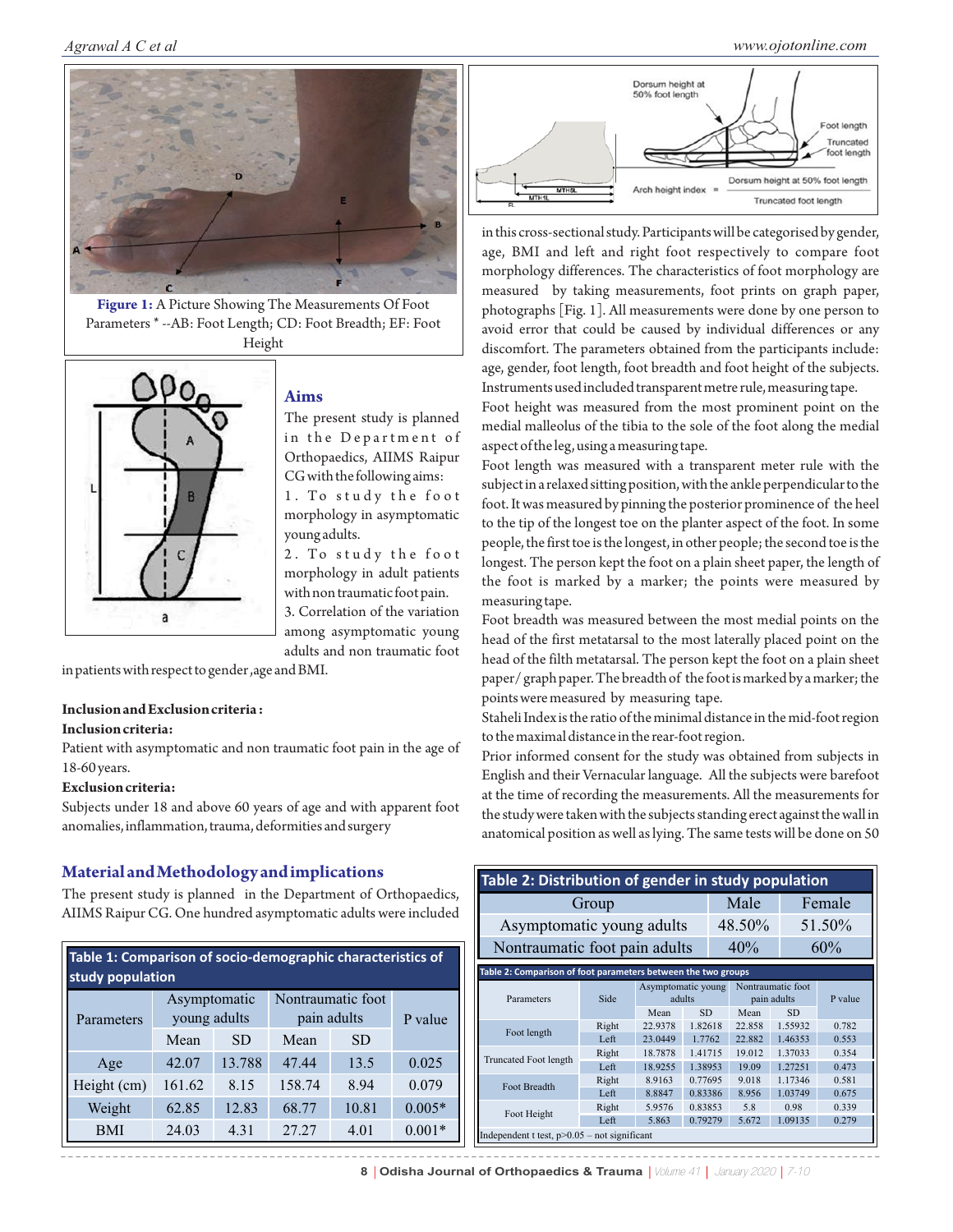|                                                                                                                                           |      |        | Table 3: Comparison of Arch Height between the two groups |                              |                        |                                  |          |  |  |  |
|-------------------------------------------------------------------------------------------------------------------------------------------|------|--------|-----------------------------------------------------------|------------------------------|------------------------|----------------------------------|----------|--|--|--|
|                                                                                                                                           |      | Side   |                                                           | Asymptomatic young<br>adults |                        | Nontraumatic foot pain<br>adults |          |  |  |  |
|                                                                                                                                           |      |        | Mean                                                      | <b>SD</b>                    | Mean                   | <b>SD</b>                        |          |  |  |  |
| Non weight bearing                                                                                                                        |      | Right  | 4.7206                                                    | 0.83815                      | 4.6468                 | 0.97465                          | 0.073    |  |  |  |
|                                                                                                                                           | Left |        | 4.7041                                                    | 0.90449                      | 4.6362                 | 1.00074                          | 0.319    |  |  |  |
| Weight Bearing                                                                                                                            |      | Right  | 3.9663                                                    | 0.92189                      | 3.5224                 | 1.3392                           | $0.006*$ |  |  |  |
|                                                                                                                                           |      | Left   | 3.948                                                     | 1.01099                      | 3.5612                 | 1.34657                          | 0.063    |  |  |  |
|                                                                                                                                           |      |        |                                                           |                              |                        |                                  |          |  |  |  |
| Independent t test, p>0.05 - not significant, *p<0.05 - significant difference<br>Table 3. Comparison of Arch Drop between the two groups |      |        |                                                           |                              |                        |                                  |          |  |  |  |
|                                                                                                                                           |      |        |                                                           |                              |                        |                                  |          |  |  |  |
|                                                                                                                                           |      |        | Asymptomatic young                                        |                              | Nontraumatic foot pain |                                  |          |  |  |  |
| Side                                                                                                                                      |      | adults |                                                           |                              | adults                 |                                  | P value  |  |  |  |
|                                                                                                                                           |      | Mean   | <b>SD</b>                                                 | Mean                         |                        | <b>SD</b>                        |          |  |  |  |
| Right                                                                                                                                     |      | 0.7112 | 0.31225                                                   | 0.8667                       |                        | 0.26458                          | 0.232    |  |  |  |
| Left                                                                                                                                      |      | 0.7143 | 0.33553                                                   | 0.82                         |                        | 0.3094                           | 0.396    |  |  |  |

adults with foot pain and their foot morphology will be searched for any link as the cause of pain. The results of the study will be statistically analysed. The differences found in the foot in relation to age, sex, BMI, laterality will be assessed statistically.

# **Results**

Demographic data and characteristics of the subjects are shown in table 1and 2.

Mean arch height was lower with mean of 3.5224 in symptomatic foot compared to asyptomatic foot that was 3.9663.

Mean arch height index in right foot – weight bearing was 0.2492 compared to non weight bearing foot that was 0.2312 .

# **Discussion**

Our study which was conducted in AIIMS RAIPUR which is first of its type with present literature and is intended to know the foot morphology among population and their affection to foot has the following end results,

Body weight is an important determinant of the foot morphology due to its long term implications , not only on various systems of the body but also the foot structure ,we found out that 52 percent of the symptomatic people were overweight ,22 percent of the people were obese as compared to 30 percent over weight in asymptomatic people with p value o.oo1which is statistically significant. This implies that BMI is an important indicator of foot pathology .

Normal arch height index is 0.21 to 0.26 and in the present study its 0.1869 on the right weight bearing side that indicates cavus footwith p value 0.001 which is statistically significant .This implies

# References

- 1. William Ledoux, Ph.D. , Eric Rohr, M.S. , Randy Ching, Ph.D. , Bruce Sangeorzan, M.D RR&D Centre of Excellence for Limb Loss Prevention and Prosthetic Engineering, VA Puget Sound Heath Care System, Seattle, and Department of Medical Engineering, University of Washington 98108, USA. wrledoux@u.washington.edu
- 2. M Mauch, S Grau, I Krauss, C Maiwald and T Horstmann, Department of Sports Medicine, Medical Clinic, University of Tuebingen, Tuebingen, Germany.
- 3. Zhao X1, Tsujimoto T2, Kim B1, Katayama Y3, Tanaka K2.

|                                                                                                  | Side  |                           | Asymptomatic young<br>adults |        | Nontraumatic foot pain<br>adults |                 |
|--------------------------------------------------------------------------------------------------|-------|---------------------------|------------------------------|--------|----------------------------------|-----------------|
|                                                                                                  |       | Mean                      | <b>SD</b>                    | Mean   | <b>SD</b>                        |                 |
| Non weight bearing                                                                               | Right | 0.2492                    | 0.0533                       | 0.2312 | 0.07758                          | $0.011*$        |
|                                                                                                  | Left  | 0.2467                    | 0.05645                      | 0.2286 | 0.0772                           | 0.074           |
| Weight Bearing                                                                                   | Right | 0.2115                    | 0.05112                      | 0.1869 | 0.07127                          | $0.011*$        |
|                                                                                                  |       | 0.2088                    | 0.0567                       | 0.1865 | 0.07079                          | 0.17            |
| Independent t test, p>0.05 - not significant, *p<0.05 - significant difference                   | Left  |                           |                              |        |                                  |                 |
| Table 5: Comparison of StaheliFreb Index and Arch Rigidity Index between the two groups<br>Index | Side  | Asymptomatic young adults |                              |        | Nontraumatic foot pain adults    |                 |
|                                                                                                  |       | Mean                      | <b>SD</b>                    | Mean   | <b>SD</b>                        |                 |
| StaheliFreb Index                                                                                | Right | 1.64                      | 0.12                         | 1.59   | 0.14                             | 0.06            |
|                                                                                                  | Left  | 1.67                      | 0.12                         | 1.6    | 0.14                             | 0.71            |
| Arch Rigidity Index                                                                              | Right | 0.84                      | 0.06                         | 0.8    | 0.09                             | P value<br>0.23 |

that increased arch might lead to difficulty in putting on footwear, hammertoes, metatarsalgia, sesamoiditis, plantar heel pain, corns and keratosis,ankle sprains, and stress fractures.

Foot length in eastern Indian population had a mean value of 24.5 with SD of 1.297 as compared to our study which was 22.858 with SD of 1.56.

Normal arch height index is 0.21 to 0.26 and in the present study its 0.1869 on the right weight bearing side that indicates cavusfoot.An increased arch might lead to difficulty in putting on footwear, hammertoes, metatarsalgia, sesamoiditis, plantar heel pain, corns and keratosis,ankle sprains, and stress fractures.This can be concluded that most of the Indian population has cavus foot which is responsible for foot pathology.

Stahelifreb index, arch rigidity index, arch drop and foot parameters are not statistically significant.

## **Limitation of the study**

The lack of literature , standardization of data collection methods and approaches for measurements are limitations of this study.

## **Conclusion**

Using arch index values obtained from imprint over paper to classify foot type as high arched ,normal , low arched ,based on defined ranges gives an idea about the cause of foot pathology and also the socio- demographical parameters responsible for foot morphology.

1- Doctoral Program in Sports Medicine, Graduate School of Comprehensive Human Sciences, University of Tsukuba, Ibaraki, Japan. 2- Faculty of Health and Sports Sciences, University of Tsukuba, Ibaraki, Japan. 3- Faculty of Education, Kogakkan University, Mie, Japan.

4. Ann Hallemans, Lic; Kristiaan D'Aouˆt, Ph.D.; Dirk De Clercq, Ph.D.; Peter Aerts, Ph.D. Antwerp, Belgium. The Laboratory for Functional Morphology, Department of Biology, University of Antwerp, Antwerp, Belgium. The Laboratory for Movement and Sport Sciences, University of Ghent, Belgium.